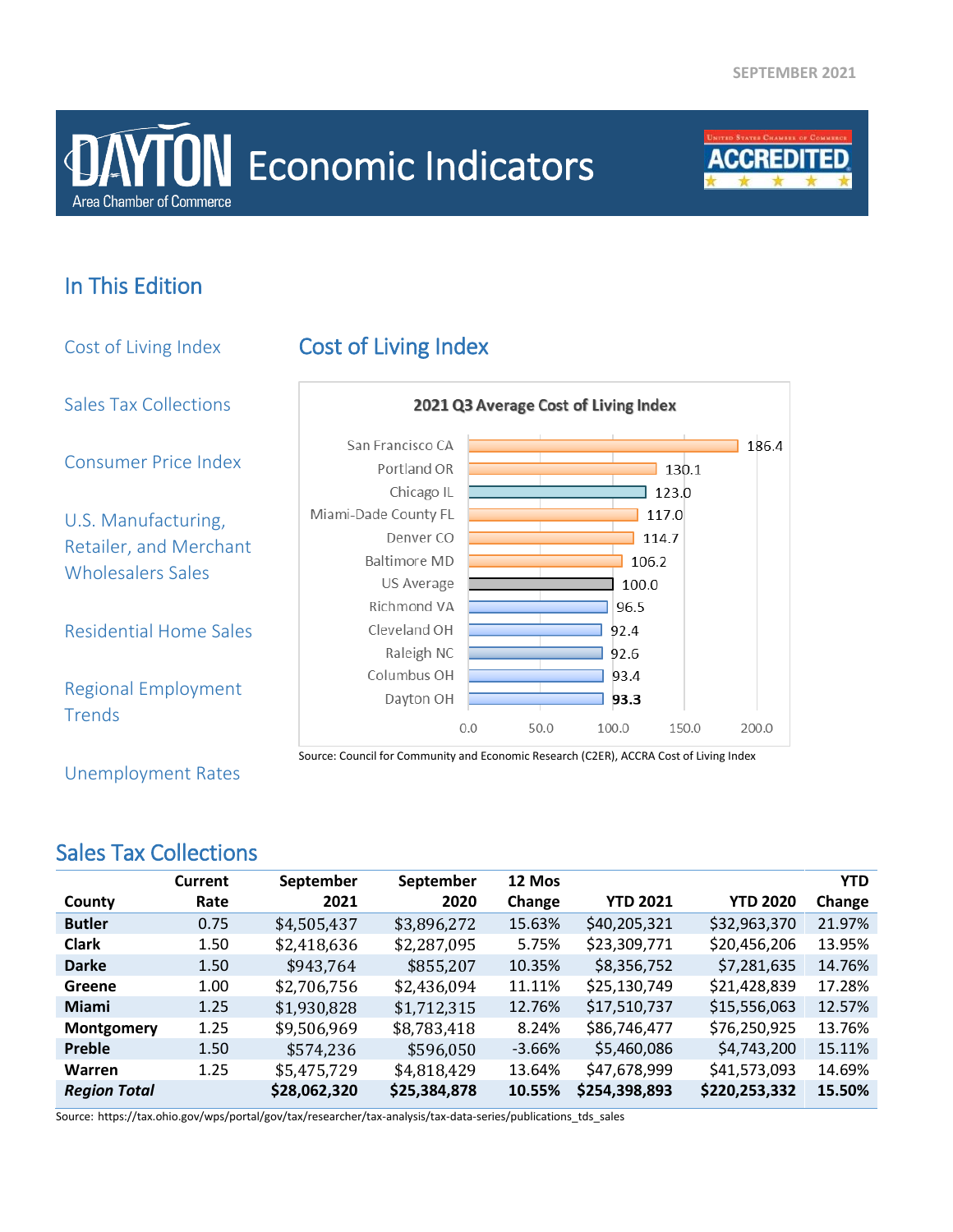#### Consumer Price Index

| September 2021 % Monthly change  | 0.2% |
|----------------------------------|------|
| CPI over the last 12 months avg. | 5.7% |

Statistics for the Dayton MSA are no longer available. Based on Midwest region B/C MSA Population 50,000- 1,500,000. Source: http://www.bls.gov/regions/mountain-plains/news-release/consumerpriceindex\_midwest.htm#chart1

#### Consumer Price Index - Percent Change



Statistics for the Dayton MSA are no longer available. Based on Midwest region B/C MSA Population 50,000- 1,500,000. Source[: http://www.bls.gov/regions/mountain-plains/news-release/consumerpriceindex\\_midwest.htm#chart1](http://www.bls.gov/regions/mountain-plains/news-release/consumerpriceindex_midwest.htm#chart1)

### Estimated Monthly Sales for Manufacturers, Retailers, and Merchant Wholesalers

| (In millions of dollars)  | September<br>'21 | August '21  | September '20 | September 21/September 20<br>% Change |
|---------------------------|------------------|-------------|---------------|---------------------------------------|
| <b>Total Business</b>     | \$1,674,397      | \$1,655,239 | \$1,445,620   | 15.83%                                |
| <b>Manufacturing</b>      | \$513,205        | \$508,234   | \$457,690     | 12.13%                                |
| <b>Retail</b>             | \$554,233        | \$550,293   | \$493,411     | 12.33%                                |
| <b>Merchant Wholesale</b> | \$606,959        | \$596,712   | \$494,519     | 22.74%                                |

Note: Adjusted for seasonal variations and, in the case of sales, for trading-day differences and holiday variations. For complete

methodology, refer to the source.

Source: US Dept. of Commerce, US Census Bureau, Economic Indicators, Manufacturing and Trade Inventories and Sales

#### Residential Home Sales

|                             | <b>August '21</b> | August '20    | %Change   | <b>YTD '21</b>  | <b>YTD '20</b>  | %Change |
|-----------------------------|-------------------|---------------|-----------|-----------------|-----------------|---------|
| <b>Number of Homes Sold</b> | 1609              | 1707          | $-5.74\%$ | 11.334          | 10.925          | 3.74%   |
| <b>Total Home Sales</b>     | \$361.384.114     | \$348.114.929 | 3.81%     | \$2.472.725.989 | \$2.105.719.680 | 17.43%  |
| Average Sale Price (\$)     | \$224,602         | \$203.934     | 10.13%    | \$218.169       | \$192.743       | 13.19%  |

Source: Dayton Area Board of Realtors, Dayton Area Home Sales